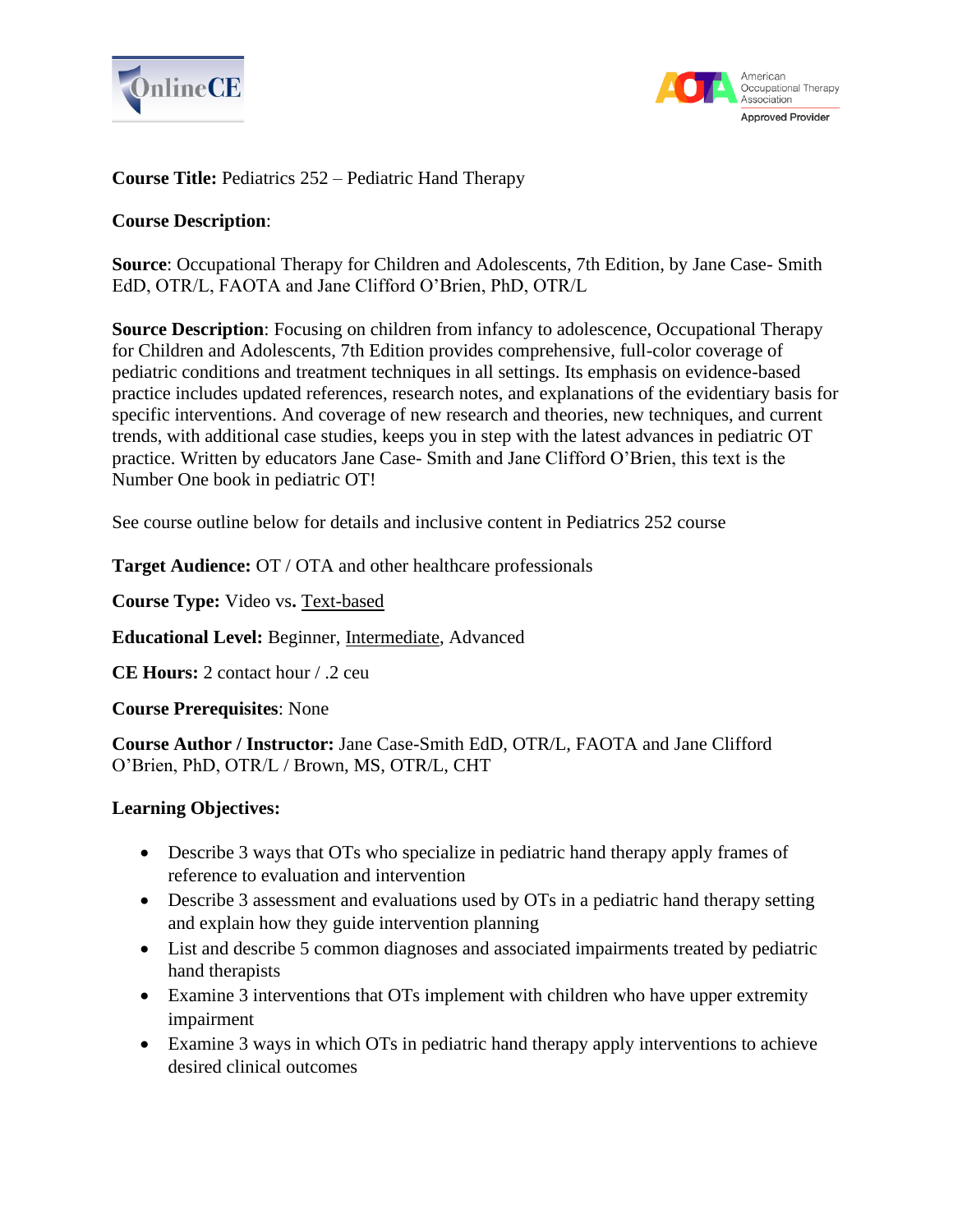- Describe 3 ways that OTs who specialize in pediatric hand therapy apply frames of reference to evaluation and intervention
- Describe 3 assessment and evaluations used by OTs in a pediatric hand therapy setting and explain how they guide intervention planning
- List and describe 5 common diagnoses and associated impairments treated by pediatric hand therapists
- Examine 3 interventions that OTs implement with children who have upper extremity impairment
- Examine 3 ways in which OTs in pediatric hand therapy apply interventions to achieve desired clinical outcomes

# **Hour #1**

Assessment Initial Screening and Assessment Clinical Assessment Standard Assessment Tools Unstructured Clinical Observations Intervention Principles and Strategies Pain Management Splinting Casting Kinesiology Tape Child and Family Education: Activity Modification, Joint Protection, and Energy Conservation Wound Care Scar Management

# **Hour #2**

Edema **Control** Desensitization Sensory Re-Education Range of Motion Exercises Strengthening Reducing Muscle Tone Fine Motor Skills and Bimanual Coordination Mirror Therapy Interventions for Specific Conditions Summary

## **Course Completion Requirements:**

A passing score of 100% is required for course completion. You will have as many attempts as needed until your passing score of 100% is achieved. Upon successful completion of course and completing a satisfaction survey, you will receive your certificate of completion.